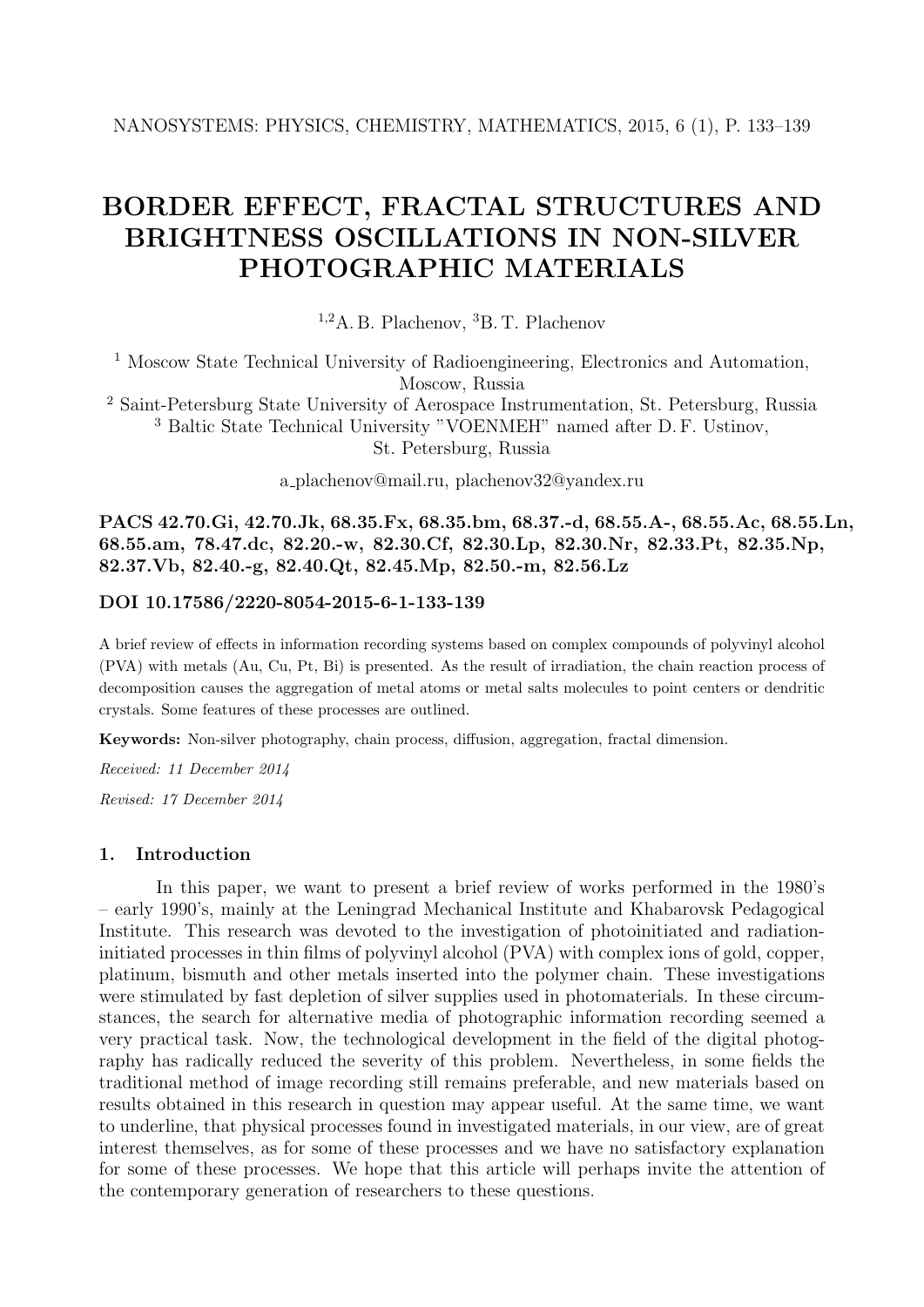## **2. Chain process of light-induced decomposition of complex ions of heavy metals**

As was established in [1–3], the light-induced (and also radiation-induced) decomposition of halogen-containing compounds of certain metals in PVA films, such as solid solution *H* [*AuCl*4]–PVA, is carried out in accordance with a chain reaction process. The process is initiated by excitation of a halogen in the auric complex ion:

$$
[AuCl_4]^- + h\nu \to \left\{ [AuCl_4]^- \right\}^* \to AuCl + 2Cl^+ + Cl^-.
$$
 (1)

As a result of this primary reaction (1), we obtain chlorine radicals *Cl* which propagate along polymer chains and cause further decomposition of ions:

$$
[AuCl_4]^- + Cl \rightarrow AuCl + Cl + Cl_2 + Cl^-.
$$
 (2)

The chain continuation reaction (2) repeats over and over again. The chain length appears not less than 10<sup>3</sup>. This process can be facilitated by reactions between *Cl*-radicals with PVA, these reactions also have chain character.

During propagation, the chlorine radicals can be captured by traps or two radicals can form the *Cl*<sup>2</sup> molecule. These reactions lead to chain termination.

After decomposition of complex metal ions, some additional reactions can follow. Products of these reactions, metal atoms or salt molecules, diffuse and aggregate:

$$
AuCl \rightarrow phase
$$
  
3AuCl \rightarrow 2Au + AuCl<sub>3</sub>  
Au \rightarrow phase  
...

Analogous processes take place in PVA films containing complex ions of other metals.

# **3. Bordering effect**

If the film is lightened uniformly, then metal or metal salts aggregate at point centers, which are also uniformly distributed, see Fig 1. When the concentration of metal (or salt) increases, then the concentration of phase centers also increases, while at the same time, the sizes of centers decrease, because the probability of the center formation increases nonlinearly with metal concentration.

When the irradiation is not uniform, then, as a rule, the concentration of the precipitated metal (salt) increases with an increase in the irradiation density. Nevertheless, if we have a large difference in this density, so that it is very high in the light-affected area, and it is negligible in the shadow area, we can observe the additional enlargement of point centers near the boundary of these areas (border effect) [4], see Fig 2. At the same time, the concentration of point centers near the boundary remains approximately the same as inside the irradiated zone. There are also some rare, large centers in shadow area near the boundary.

To explain this effect, the following model was proposed. After high-intensity irradiation, almost all complex ions in irradiated area decompose, and atoms of metal (salt molecules) aggregate to phase centres with uniform size and concentration. At the same time, *Cl*-radicals which appear in the primary reaction (1), move to the shadow zone and cause the secondary reaction (2) here. The metal (salt), which appears in this reaction, begins to diffuse. As the rate of the reaction (2) is rather small, then the concentration of metal (salt) is also small. Under these conditions, the majority of the metal do not form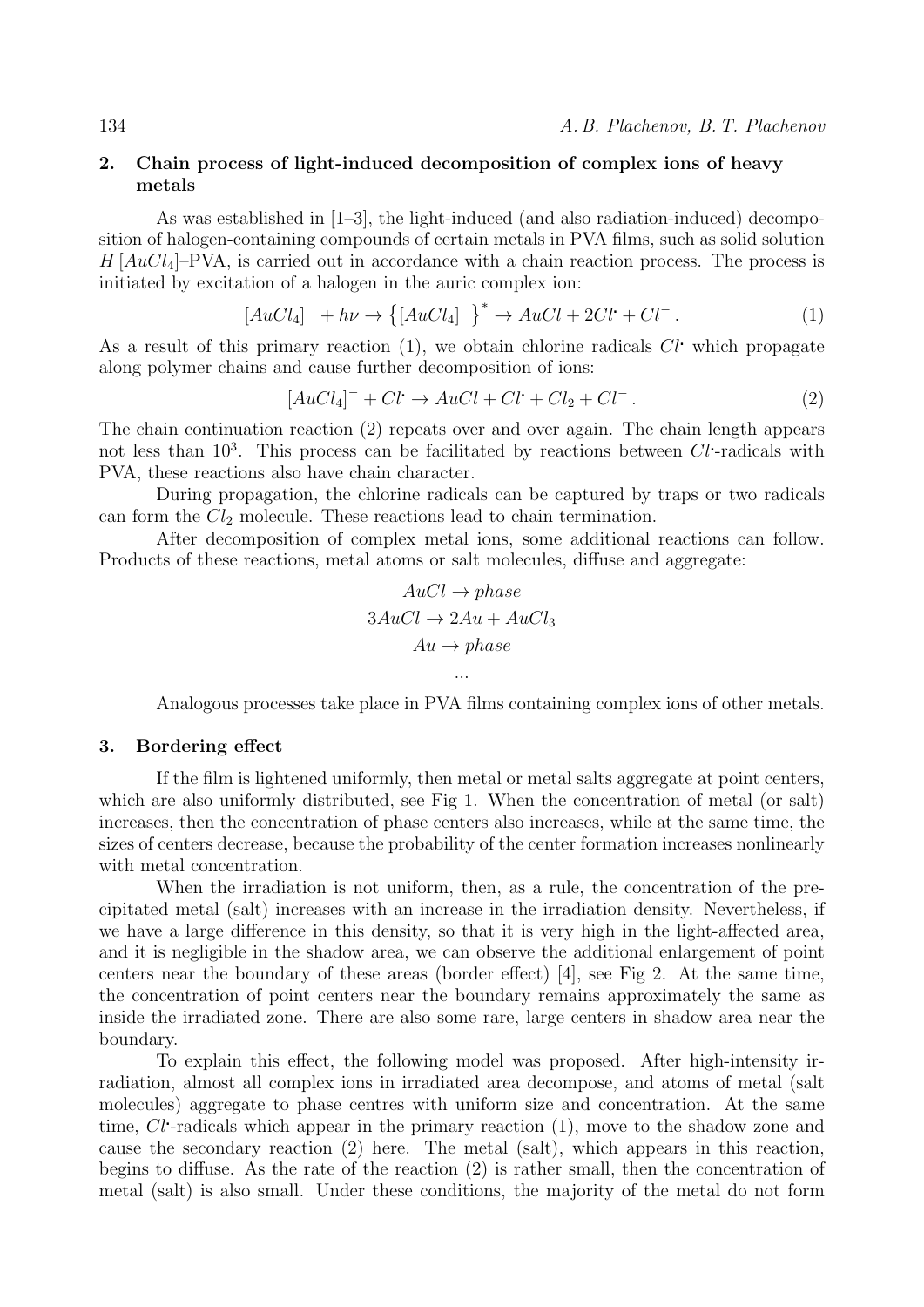

Fig. 1. Centres of *Cu*-phase aggregation



Fig. 2. Centers of *AuCl*-phase aggregation near the boundary between lightened and shadow areas in the PVA-*H* [*AuCl*4] film

centers in the shadow area, but diffuse to irradiated region and cause the growth of phase centers near the boundary.

To describe this process, a simplified mathematical model was proposed and explicit formulae were obtained. The results of calculations are in satisfactory agreement with experimental data.

## **4. Fractal structures**

When the primary reaction is induced not by light, but by a high-energetic electron beam, then under some additional conditions (e.g., initial concentration of complex ions must belong to some diapason), then it can aggregate not to point centers, but to dendritic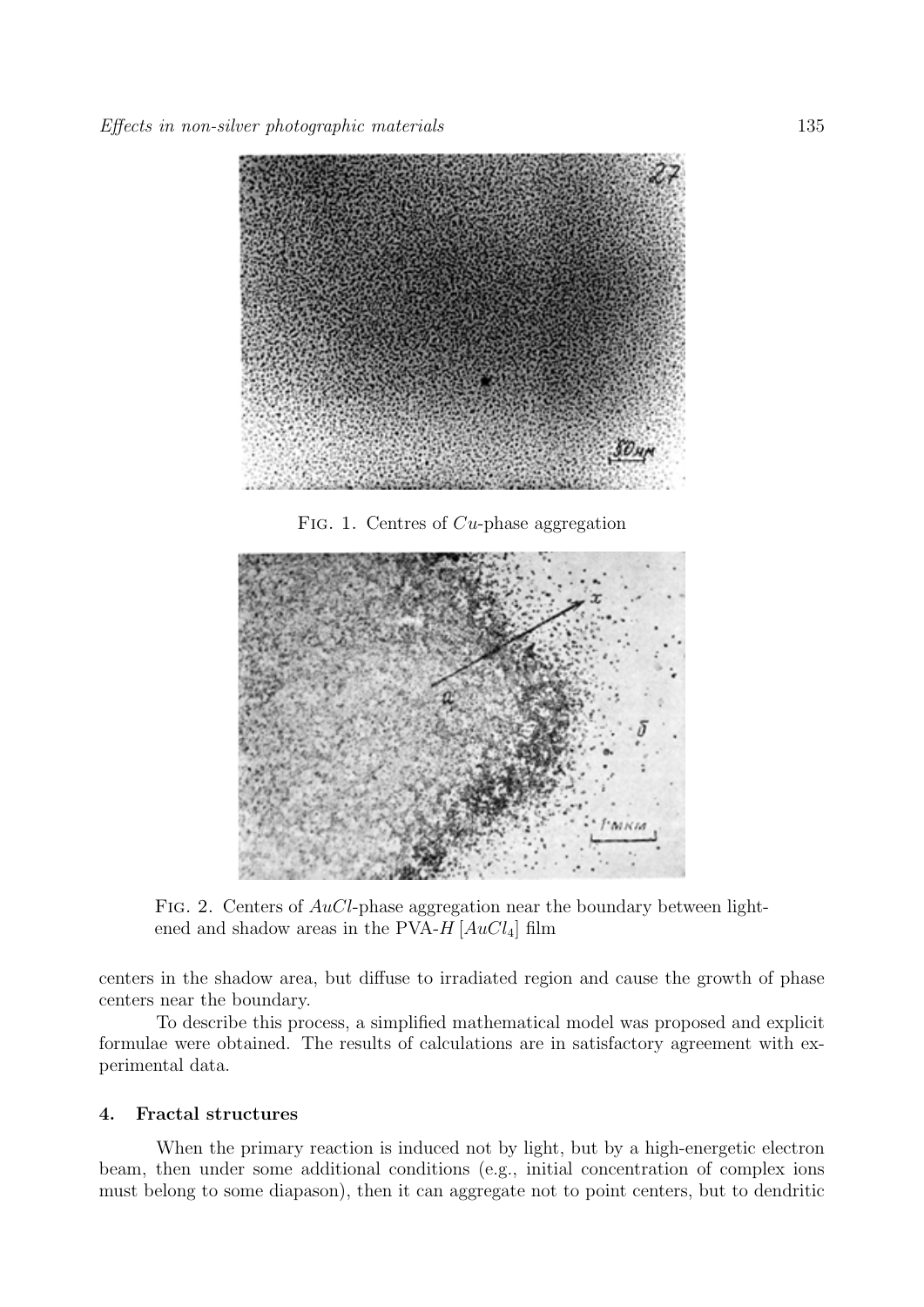crystals [5]. Fig. 3 and 4 show that the growth of such crystals begins from the boundary of the film or from some impurities, e.g. point centers which were formed earlier.



Fig. 3. Dendritic crystal of *AuCl* near the boundary of the film



Fig. 4. Point centres and dendritic crystal of *AuCl*

In a wide range of sizes, such dendritic crystals can be considered as fractal structures. Those fractal dimensions were found by direct calculation using an electron microscope. It was surprising that these dimensions do not coincide for *AuCl* and *Cu* dendrites, see Fig. 5, 6.

As we can see on Fig. 7, the branches of dendrites consist of microcrystals with diameters *∼* 10 nm.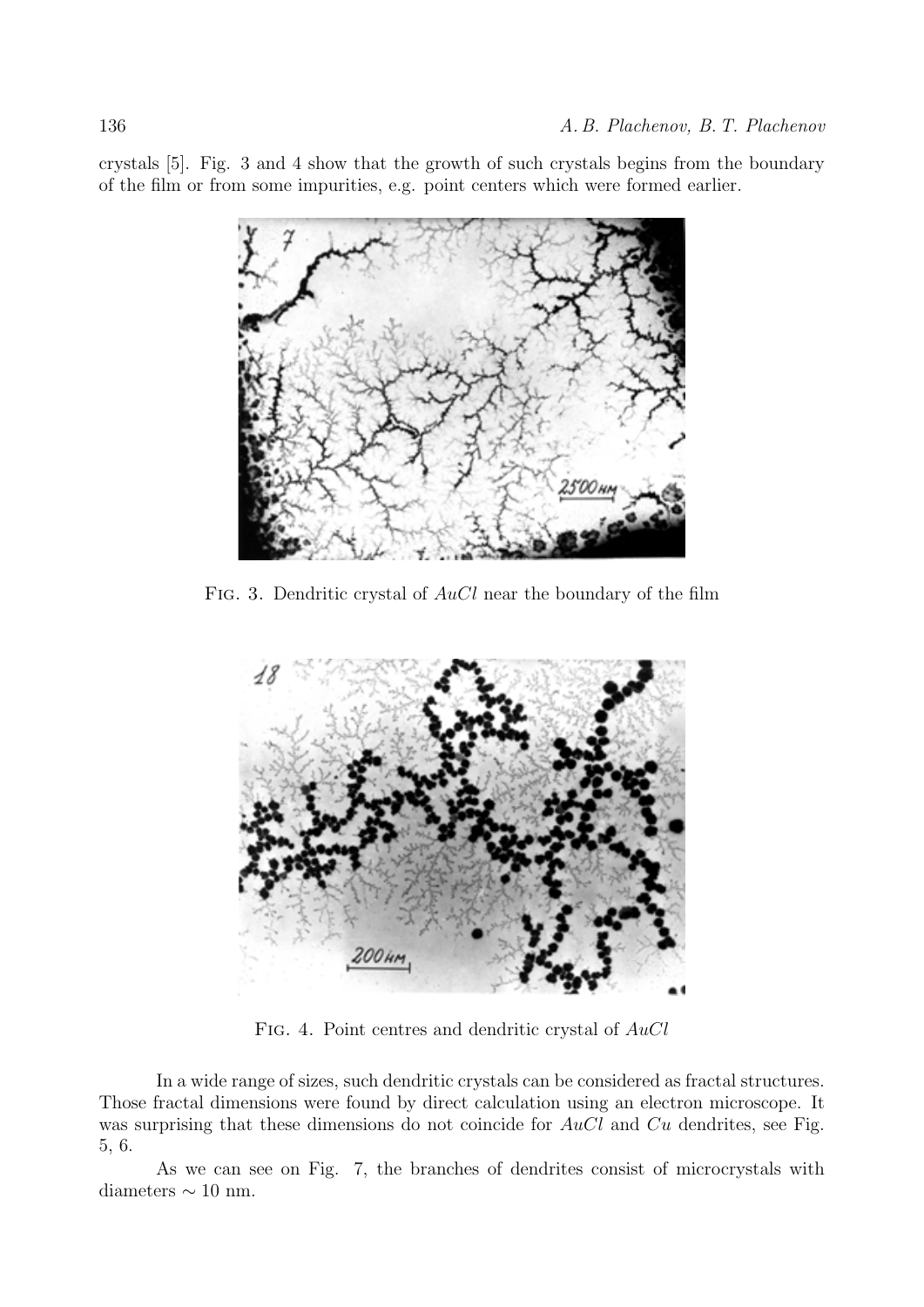

FIG. 5. Dendritic crystal of  $AuCl$ , the fractal dimension is  $1.63 \pm 0.04$ 



FIG. 6. Dendritic crystal of  $Cu$ , the fractal dimension is  $1.76 \pm 0.05$ 

### **5. Evolution of dendrites**

In these experiments, the electron microscope was the source of electrons which caused the decomposition of complex ions, and the same microscope was used to observe results of this reaction. Further observation also caused additional irradiation of previously-formed dendrites. As a result, the dissolution of dendritic crystals take place. This process is accompanied by pulsations of crystal density in channels, branches and those parts disappear and restore at the same places repeatedly. At the end of this process, the crystal eventually disappears, Fig. 8 demonstrating its trace as a cavity in the film.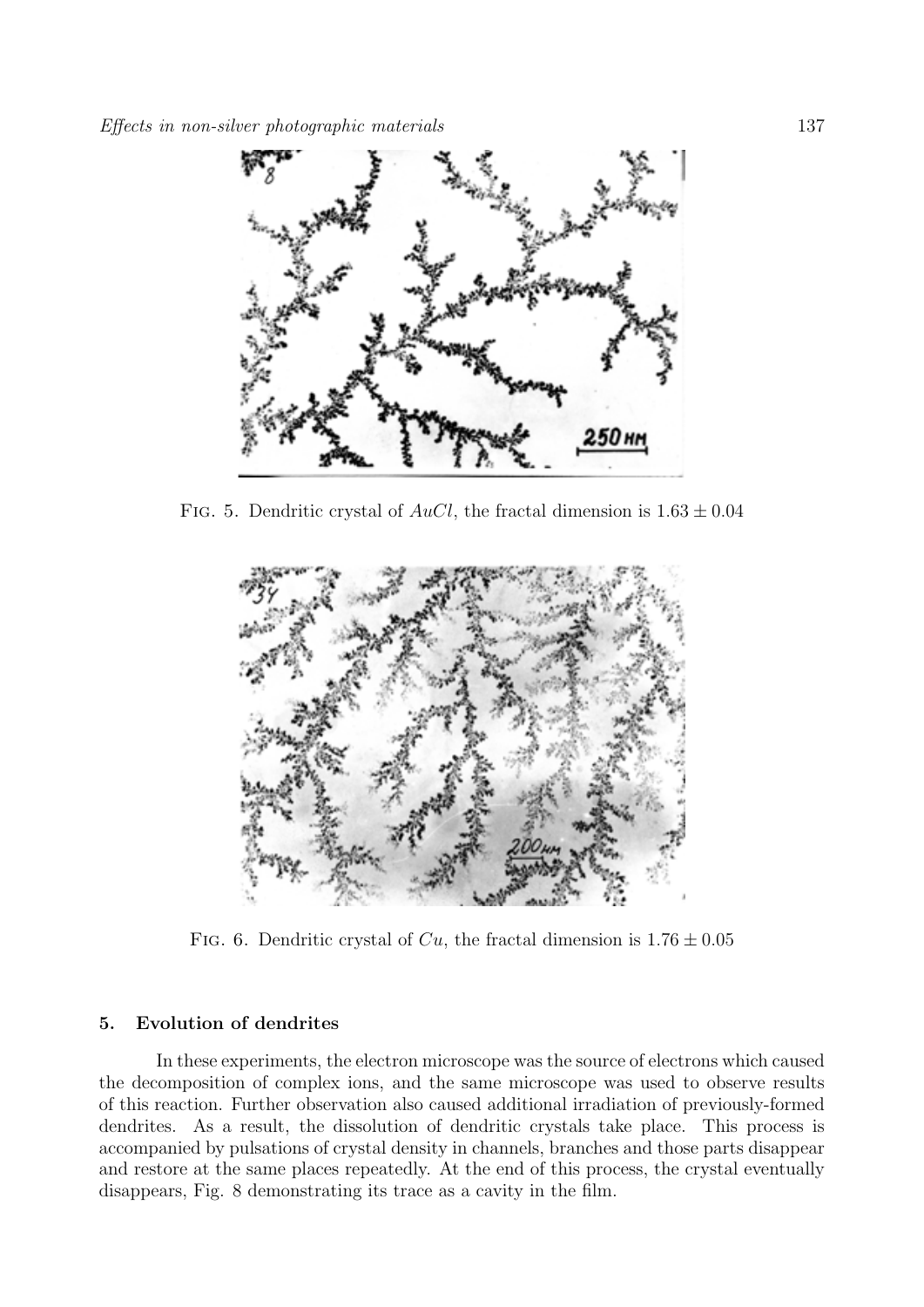

Fig. 7. Microcrystals of *Cu*



Fig. 8. The cavity at the place of dendritic crystal of *AuCl*

## **6. Conclusion**

In this paper, we only briefly outlined some results of research concerning lightinduced and radiation-induced reactions in compounds of PVA with complex ions of heavy metals. The authors intend to return to problems discussed here and represent them in detail in subsequent publications.

#### **References**

- [1] Fedorova A. P. et all. A chain mechanism of radiolysis and photolysis in *H* [*AuCl*4]-polyvinyl alcohol system. *Radiat. Phys. Chem.*, **26**(3), P. 273–276 (1985).
- [2] Plachenov A. B. et all. A chain process of decomposition of halogenide complex ions and the information recording. *Bulletin of the Latv. SSR Acad. Sci. Phys. Techn.*, **5**, P. 52–61 (1987) [in Russian]